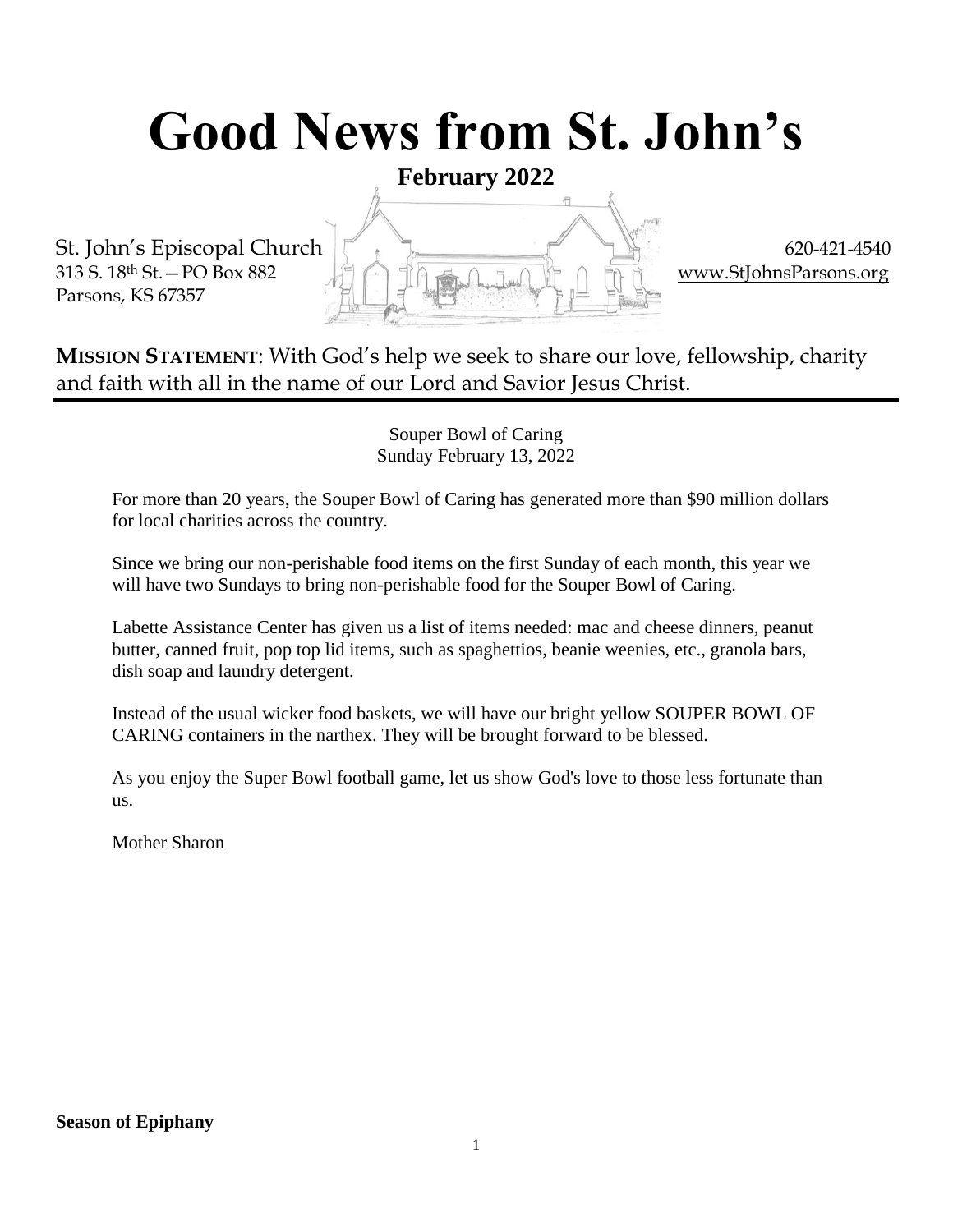The season of the church year we are currently in, is the Season after Epiphany. It is part of the ordinary time of the church year, those Sundays which are numbered after a Feast.

Epiphany tide in the Episcopal Church, connects us to the ancient understanding of this as a season, showing forth of Christ as the Son of God—fully divine as well as fully human.

During this season we have Christ's baptism, when Jesus is shown forth to be the Anointed One, beginning his public ministry. It is also the moment when the Trinity is first shown and made explicit. We are given the glorious gift of God's selfrevelation, seeing there the mystery of Divine Love and inter-relationship, into which we are baptized as followers of Christ.

Throughout the closing weeks of Epiphany tide (all the month of February) we are preparing for Lent, where we need to listen what God is saying to us so that we might take up our cross and follow him.

May God richly bless you as you enter again into the mystery of this Holy Season.

Mother Sharon

#### **St, John's Episcopal Church Vestry Meeting**

November 8, 2021 Present: Carrie Tierney, Verlyn Bolinger, Bess StoneBolinger , Jupe Allen and Mother Sharon. Absent: Karla Cox.

Development: Gospel Based Disciples included a reading from Matthew 24: 15-31.

Treasurer's Report: 2021 pledge and plate have both ended the year above budget.

13 pledges have been received for 2022 promising \$39,897.

The budget meeting will be January 10 to be held in conjunction with the Vestry meeting.

The transaction and budget reports were reviewed. The report was approved.

Old Business:

A Worship Leader license for Jupe Allen was signed by the Bishop.

Thanksgiving dinner was successful serving 85 dinners. \$120 was receive in donations.

A plate commemorating the Stocker Family for donating the arbor in the garden was created.

New Business:

Renewal of lay leader licenses for the year include: Eucharistic Minister- Verlyn, Candy, Joe, and Martha. Worship Leader- Verlyn, Bess, Joe, Martha, and Daria. Eucharistic Visitor- Daria and Senta.

The parish Christmas dinner will be held December 15 with ECW hosting.

The church will be decorated after the service on December 19.

The presents for the Good Sam residents will be wrapped the week of December 19.

Special music will be played during the Offertory on Christmas Eve by Ava Tierney.

The Epiphany service will be held January 6, 2022 at 6:30.

Ryan Willis' ordination as a Priest will be January 8 in Topeka. St John's is planning to get him a cross to commemorate the event.

The amendment of the bylaws, raising the Vestry to 7 members, has been sent to the Diocese for approval.

The election of Vestry members at the January Annual Meeting will include: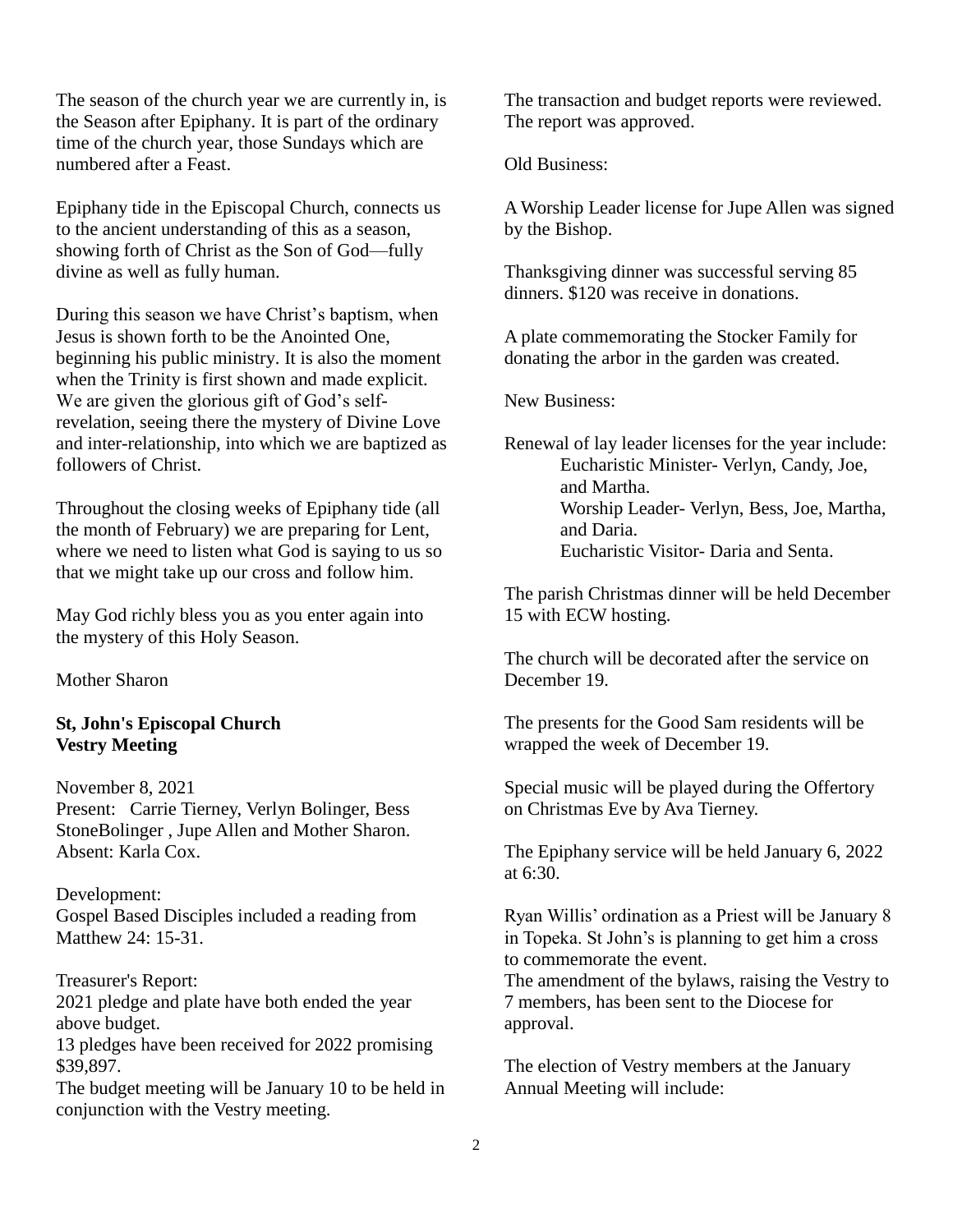3- 3 year terms- Martha, Karla and Candy are running. 1-1 year term- Verlyn is running. The election to the Endowment Board: 1-1 year term- Verlyn is running

The election of delegate and alternate to the Convocation and Convention: Martha for delegate and Verlyn for alternate.

The Annual Meeting is scheduled for January 30, 2022. Assessment:

Sharing:

Minutes from the November 8, 2021 meeting were approved.

Vicar's Report: Read the Litany of Thanksgiving at the Community Thanksgiving Service. Co-Officiated Laurilla Fowler Crispel's funeral. Wardens: Senior: No report. Junior: No report.

Discernment:

Worship & Music: Meets Thursday. Ryan Willis' will be with us Sunday as his last as a Deacon. Outreach: Plans are in place for the whole church to pack snacks in February. Evangelism: Arrangements are being made for the Epiphany party on January 6. Communications: Due to lack of personnel, no services will be broadcast until Epiphany. Education: Children's: No report Adult: No report. Stewardship: No report. Planned Giving: No report. Buildings & Grounds: No report. Endowment: Balance as of 11/30/2021 \$115,942.28

ECW: Laurilla Fowler's funeral dinner went well.

Next meeting, Monday January 10, 2022, at 5:30.

A prayer by Mother Sharon concluded the meeting.

Respectfully submitted,

Jupe Allen, Clerk



**Treasurer Report**



**Teresa, Jim, Harry, Gina, Gloria, Ethan, Janie, Kelly, Wuanita, Jeffrey, Boo, Jane, Regina & family, Bretten, Richard, Carolyn, Lynn, Dwayne, Doris, Alan, Kay, Lorrie, Addlee, Jon, Josh, Vickie, Randy, Tommey, Keyandria, Bill, Jackie, John & family, Special needs children their families and caregivers, Les, Mark, Kay, Priscilla, Jennifer, Jaden, Kelle, Michelle, Alice, Anna, the Fowler family, Barb and the Wulf family, Keith, Lu, Olive, Michelle, Johnson & Pawlus families, Vicki, those with and those recovering from Covid-19 and their families, churches in the Southeast Convocation in their call to mission, all clergy in the Southeast Convocation especially, Dick, and David, BKSM students, dispatchers and first responders, the men & women serving our country here and abroad, and those who have served.**

**Those who have died: Glenda Johnson**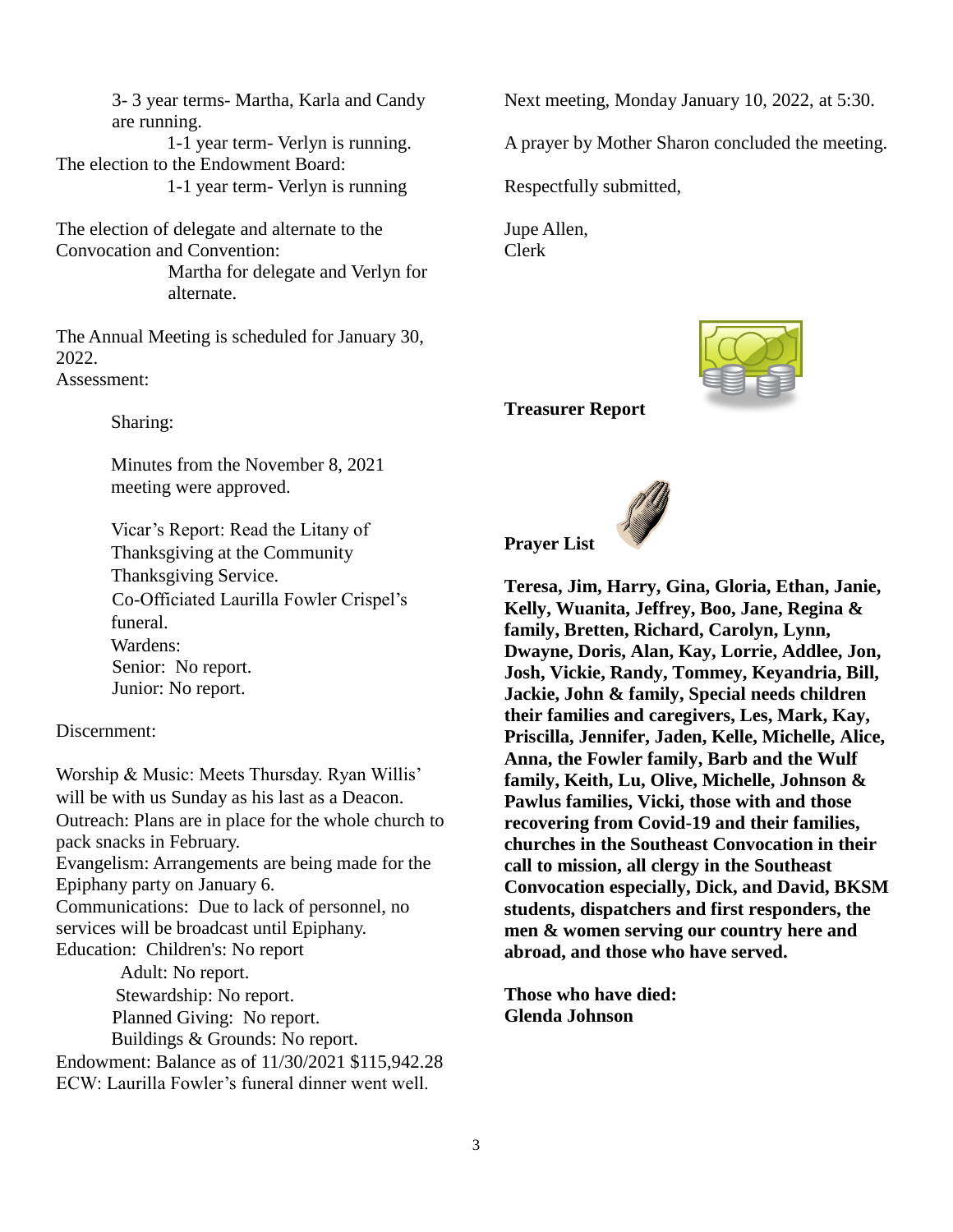

**February Birthdays** 6 Joe Brooks 29 Brody Ellis



**February Anniversaries:** 12 Anna & Verlyn Bolinger, Sr.

Please send Articles for The Good News to Senta Meister, [sentabradmeister@aol.com](mailto:sentabradmeister@aol.com) or St. John's Episcopal Church, PO Box 882, Parsons, KS 67357.

#### COFFEE HOUR AND GREETERS!

We have begun Coffee Hour again and need hosts for each Sunday. Please check the sign-up sheet in Fox Hall and sign up. We have such small numbers these days and need everyone to help.

Please, Please, Please!!

CONGRATULATIONS!

Candy Scarbourgh, Karla Cox and Martha Stone elected to a three year terms on Vestry and Verlyn Bolinger elected to a one year term. We now have a seven member Vestry.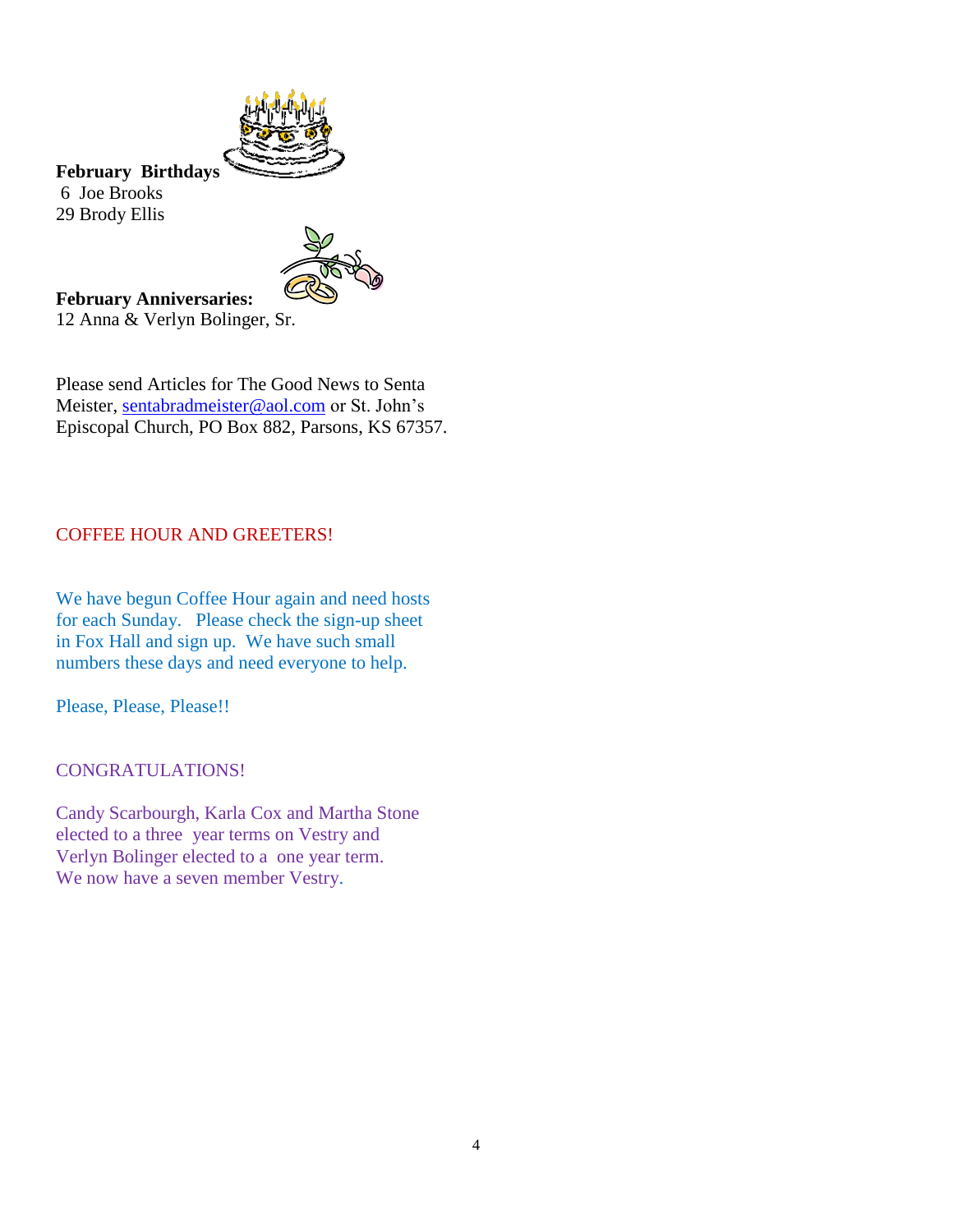

### **St. John's Episcopal Church FEBRUARY 2022**



| <b>Sunday</b>                                                                                                            | <b>Monday</b>                | <b>Tuesday</b>                         | Wednesday        | <b>Thursday</b>                                                  | Friday                                         | <b>Saturday</b> |
|--------------------------------------------------------------------------------------------------------------------------|------------------------------|----------------------------------------|------------------|------------------------------------------------------------------|------------------------------------------------|-----------------|
|                                                                                                                          |                              | $\mathbf{1}$                           | $\overline{2}$   | $\overline{\mathbf{3}}$<br>Mother in Office<br>$1-5$ pm          | $\overline{\mathbf{4}}$<br>Mother's day<br>off | 5               |
| <b>6 The Fifth Sunday after</b><br>the Epiphany<br>HC & Sunday School 9:30 am<br>Minister Meeting 1 pm at St.<br>Peter's | $\overline{7}$               | 8                                      | $\boldsymbol{9}$ | 10<br>Mother at PMA<br>$1-3$ pm<br>Mother in Office<br>$3-5$ pm  | 11<br>Mother's day<br>off                      | 12              |
| 13 The Sixth Sunday after<br>the Epiphany<br>HC & Sunday School 9:30 am<br>SE Conv Bd Mtg 2:30 pm at St.<br>John's       | 14                           | 15<br>Vestry dinner<br>meeting 5:30 pm | 16               | 17<br>Mother in Office<br>$1-5$ pm                               | 18<br>Mother's day<br>off                      | 19              |
| <b>20 The Seventh Sunday</b><br>after the Epiphany<br>Morning Prayer and Sunday<br>School 9:30 am                        | 21<br>Newsletter<br>Deadline | 22                                     | 23               | 24<br>Mother in Office<br>$1-5$ pm<br>Worship & Music<br>5:30 pm | 25<br>Mother's day<br>off                      | 26              |
| 27 The Last Sunday after<br>the Epiphany<br>HC & Sunday School 9:30 am                                                   | 28                           |                                        |                  |                                                                  |                                                |                 |